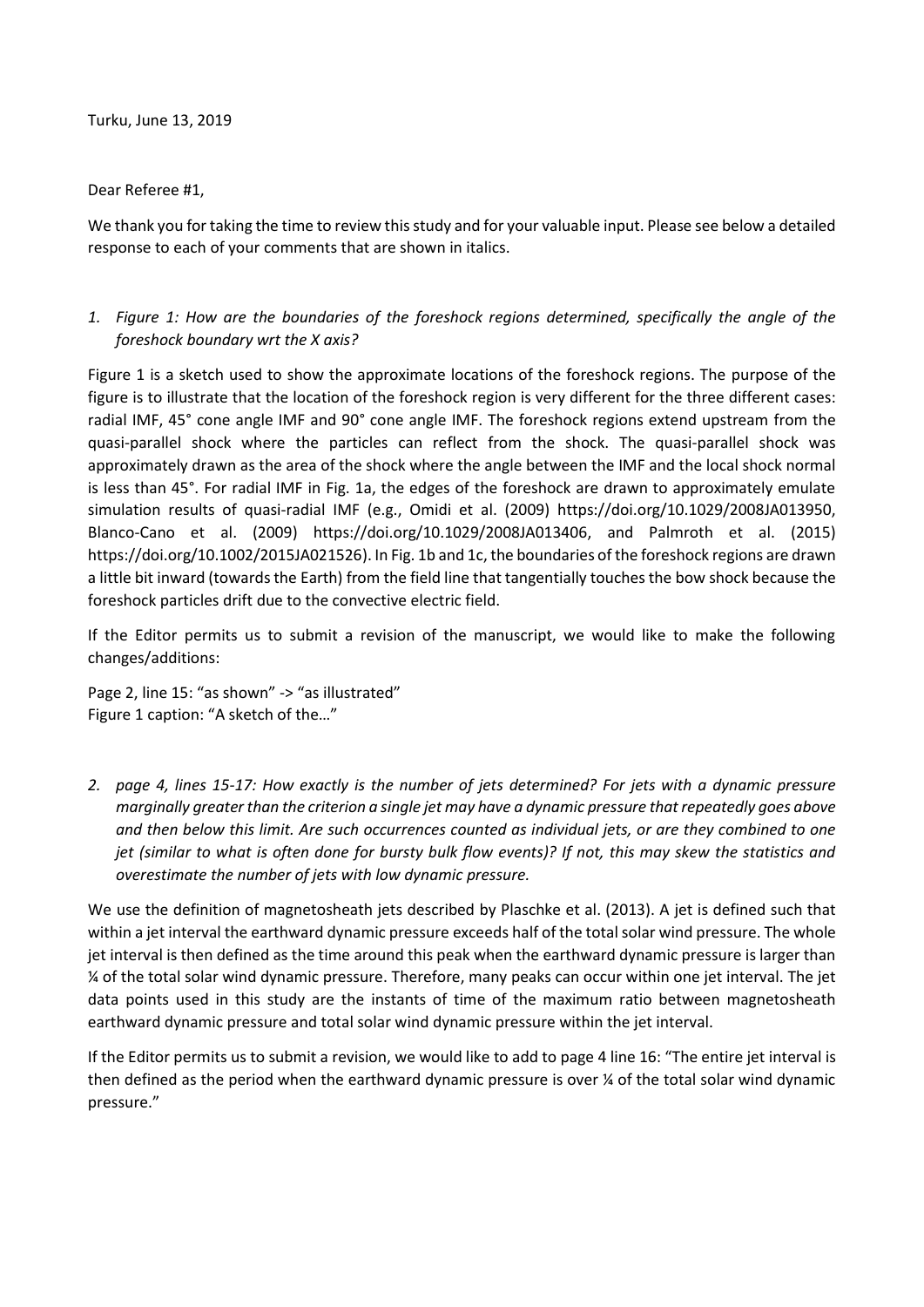*3. As can be seen from Figure 2, even for low cone angles part of the subsolar region of the bow shock is associated with the quasi-perpendicular shock. It would be good to get a number of how large a part of the bow shock is quasi-perpendicular for a few cone angles.*

We thank the Referee for bringing up this important question. The observation region is a 30° Earth-centered and Sun-facing cone around the Xgse-axis, which is very close to the Xgipm-axis. We can see in Figure 4 that most observations span over the Ygipm range of [-8 Re, 8 Re]. Looking at the model bow shocks in Figure 4, we can see that the curvature of the Earth's bow shock in this subsolar region is at most around 30°.

Let us first consider the quasi-radial IMF case (cone angles [0°,30°)). We can estimate that for 15° cone angle IMF the edge of quasi-perpendicular region is at the very bottom of Figure 4, so for cone angles [0°,15°] the whole observation area is quasi-parallel. For 30° cone angle IMF, this boundary is approximately at the bow shock point where Ygipm = 6 Re. Thus, almost all observations during quasi-radial IMF can be considered to be downstream of the quasi-parallel shock.

Similarly, let us consider the high cone angle IMF case (cone angles [60°,90°]). For IMF with cone angle of 60°, the edge of the quasi-parallel region is approximately at Ygipm = −6 Re so that most of the observation region can be considered to be downstream of the quasi-perpendicular shock. For cone angles [75°,90°], the entire observation region is estimated to be downstream of the quasi-perpendicularshock. Therefore, we can make an approximation that during high cone angle IMF our observation area is downstream of the quasiperpendicular shock.

The oblique IMF (cone angles [30°,60°)) is the case in between. For 45° cone angle IMF, we can estimate that the positive Ygipm side is quasi-perpendicular and the negative Ygipm side is quasi-parallel.

If the Editor permits us to submit a revised version of the manuscript, we would like to add a short explanation of this to the paragraph starting on page 5 line 10.

*4. page 6, line 11: 'We have used Xgipm-axis. . .' should read 'We have used the Xgipm-axis. . .'*

If the Editor permits, we would like to correct this in the revised version in the way suggested by the Referee.

*5. page 7, line 3: 'very high error bars' should read 'very large error bars'.*

If the Editor permits, we would like to correct this in the revised version in the way suggested by the Referee.

*6. page 7, line 9-10: 'with decreasing Ygipm, i.e. with decreasing theta\_Bn'. This is not strictly true, since the angle also depends on Xgipm. Perhaps it would be instructive to plot the distributions in the 'opposite' sense as well, i.e. for a few ranges of Ygipm plot the number of jets per hour as a function of theta\_Bn, although you do get a sense of this from Figure 4.*

We agree with the Referee that this wording is not entirely accurate and apologize for the oversight. There is a very small dependency on Xgipm and there is also dependency on Zgipm that we do not consider here.

If the Editor permits us to submit a revision, we would like to rephrase this in the form: "with decreasing Ygipm, i.e., towards the side of the shock which is generally more quasi-parallel."